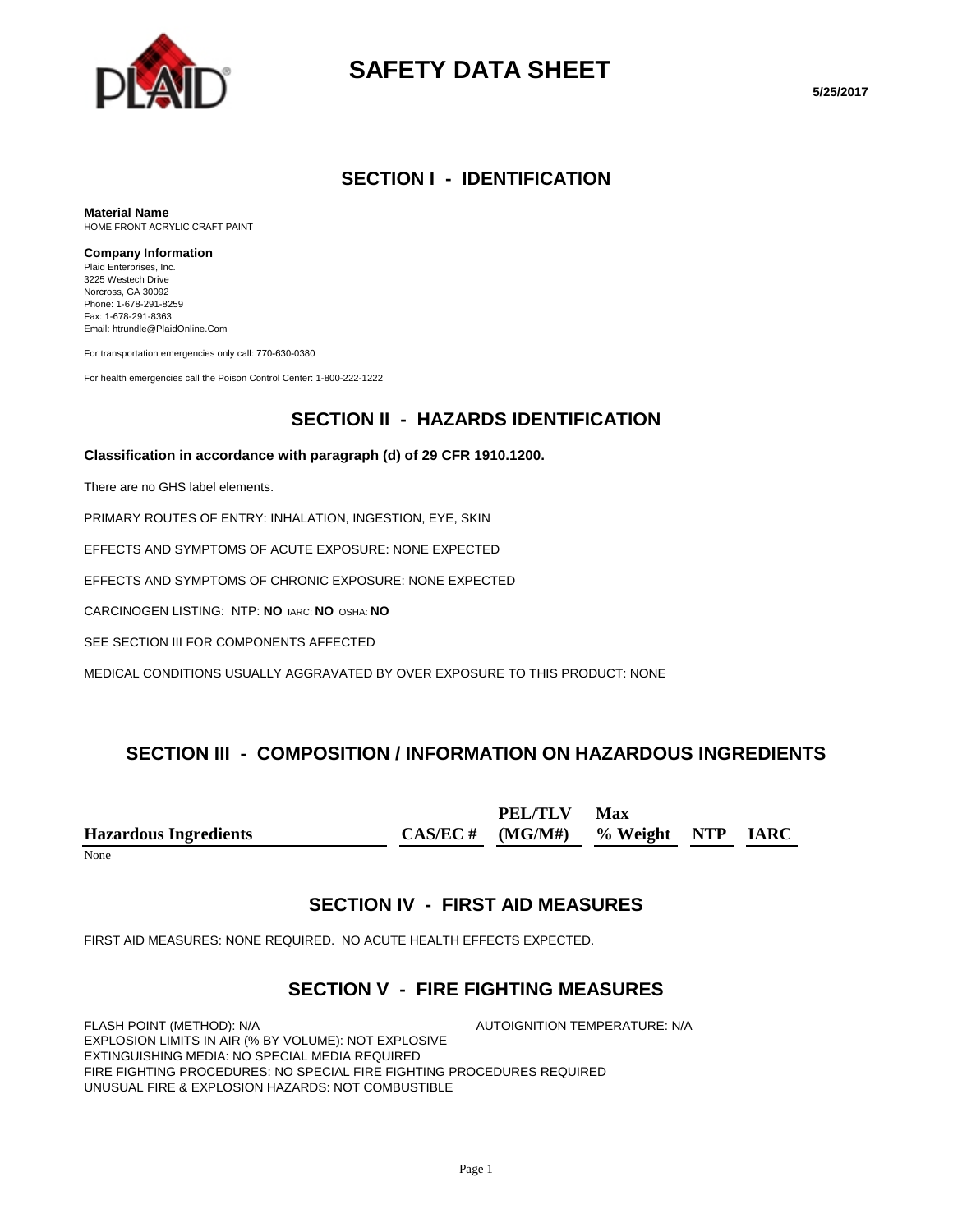### **SECTION VI - ACCIDENTAL RELEASE MEASURES**

STEPS TO BE TAKEN IN CASE A MATERIAL IS SPILLED: Clean up in accordance with all applicable regulations. Absorb spillage with noncombustible, absorbent material. For waste disposal, see Section XIII

### **SECTION VII - HANDLING AND STORAGE**

PRECAUTIONS TO BE TAKEN DURING STORAGE AND HANDLING: Good industrial hygiene practice requires that exposure be maintained below the TLV. This is preferably achieved through the provision of adequate ventilation. When exposure cannot be adequately controlled in this way, personal respiratory protection should be employed.

### **SECTION VIII - EXPOSURE CONTROLS / PERSONAL PROTECTION**

RESPIRATORY PROTECTION AND SPECIAL VENTILATION REQUIREMENTS: NONE REQUIRED OTHER PROTECTIVE EQUIPMENT (GLOVES, GOGGLES, ETC): NONE REQUIRED WORK/HYGIENE PRACTICES: NONE REQUIRED ENGINEERING CONTROLS: NONE REQUIRED

### **SECTION IX - PHYSICAL AND CHEMICAL PROPERTIES**

BOILING POINT: N/A **MELTING POINT: N/A** VAPOR PRESSURE: N/A SPECIFIC VAPOR DENSITY (AIR=1): N/A SPECIFIC GRAVITY: N/A SOLUBILITY IN WATER:  $\overline{S}$ 

REACTIVITY IN WATER: NON-REACTIVE

# **SECTION X - STABILITY AND REACTIVITY**

HAZARDOUS POLYMERIZATION PRODUCTS: N/A STABILITY: STABLE CONDITIONS TO AVOID: N/A INCOMPATIBILITY (MATERIALS TO AVOID): N/A HAZARDOUS DECOMPOSITION PRODUCTS: N/A

# **SECTION XI - TOXICOLOGICAL INFORMATION**

ACUTE EFFECTS ASSOCIATED WITH USE OF THIS MATERIAL: NONE EXPECTED The summated LD50 is 9290.2 mg/kg. The summated LC50 is 9766.5 mg/cubic meter. This product is not considered to be a known or suspected human carcinogen by NTP, IARC or OSHA (see section III)

### **SECTION XII - ECOLOGICAL INFORMATION**

NO HARMFUL EFFECTS KNOWN OTHER THAN THOSE ASSOCIATED WITH SUSPENDED INERT SOLIDS IN WATER.

# **SECTION XIII - DISPOSAL CONSIDERATIONS**

RCRA HAZARD CLASS (40 CFR 261): THIS PRODUCT IS NOT CLASSIFIED AS A HAZARDOUS WASTE. WASTE DISPOSAL METHOD: DISPOSE OF IN ACCORDANCE WITH FEDERAL, STATE AND LOCAL REGULATIONS.

# **SECTION XIV - TRANSPORTATION INFORMATION**

U.S. DOT (49 CFR 172.101): THIS IS NOT A HAZARDOUS MATERIAL AS CLASSIFIED BY CFR 172.101.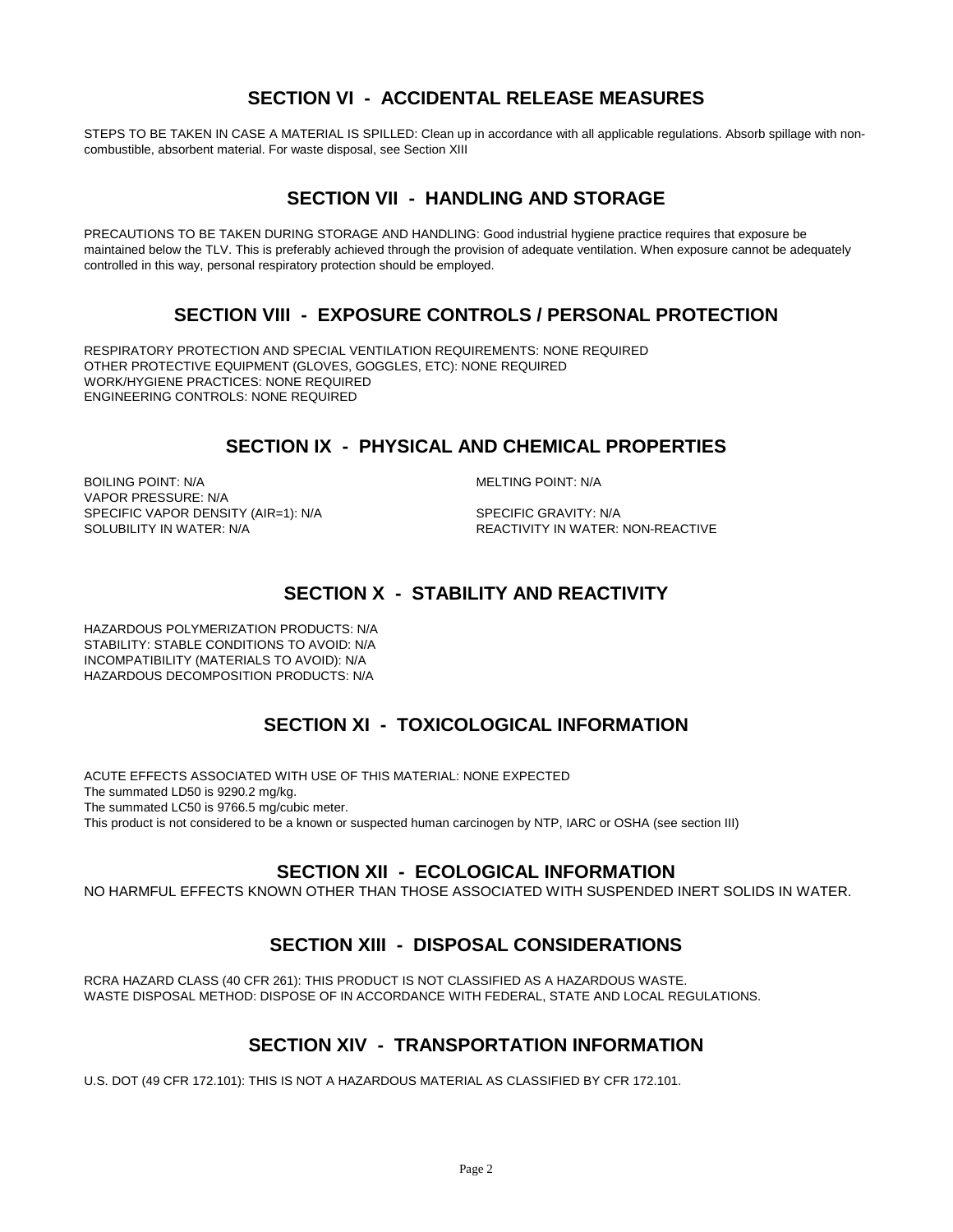### **SECTION XV - REGULATORY INFORMATION**

CONTENTS OF THIS SDS COMPLY WITH OSHA HAZARD COMMUNICATION STANDARD 29 CFR 1910.1200

EPA SARA TITLE III CHEMICAL LISTINGS: SECTION 302.4 EXTREMELY HAZARDOUS SUBSTANCES (40 CFR 355): NONE

SECTION 313 TOXIC CHEMICALS (40 CFR 372): ALUMINUM COLORED GLITTER IODOPROPYNL BUTYL CARBAMATE

#### INTERNATIONAL REGULATIONS

CANADIAN WHMIS: THIS PRODUCT IS A CONTROLLED PRODUCT UNDER CANADA'S WORKPLACE HAZARDOUS MATERIALS INFORMATION SYSTEM. IT CONTAINS THE FOLLOWING TOXIC OR HIGHLY TOXIC MATERIALS: ALUMINUM COLORED GLITTER COPPER PHTHALOCYANINE FERRIC OXIDE **MICA** PROPYLENE GLYCOL QUARTZ

SUPPLEMENTAL STATE COMPLIANCE INFORMATION:

THIS PRODUCT CONTAINS THE FOLLOWING CHEMICAL(S) LISTED UNDER NEW JERSEY'S RIGHT TO KNOW PROGRAM: AMMONIUM HYDROXIDE CHROMIUM OXIDE GREEN **MICA** PIGMENT RED 101 PIGMENT WHITE 6 PROPYLENE GLYCOL QUARTZ TALC

THIS PRODUCT CONTAINS THE FOLLOWING CHEMICAL(S) REQUIRING NOTIFICATION TO THE STATE OF WASHINGTON UNDER THEIR CHILDREN'S SAFE PRODUCTS ACT: ALKYLPHENOL ETHOXYLATE

THIS PRODUCT CONTAINS THE FOLLOWING CHEMICAL(S) LISTED IN FLORIDA'S TOXIC SUBSTANCE LIST: 2-Amino-2-methyl-1-propanol Aluminum, metal and oxide and welding fu Iron oxide fume Mica dust Quartz dust Silica,talc, non-asbestos form

THIS PRODUCT CONTAINS THE FOLLOWING CHEMICAL(S) LISTED IN MAINE'S PRIORITY CHEMICAL LIST: **NONE** 

THIS PRODUCT CONTAINS THE FOLLOWING CHEMICALS CONSIDERED BY VERMONT AS BEING OF VERY HIGH CONCERN TO CHILDREN: NONE

THIS PRODUCT CONTAINS THE FOLLOWING CHEMICAL(S) LISTED IN MASSACHUSETTS HAZARDOUS SUBSTANCE LIST: 2-Amino-2-methyl-1-propanol Aluminum Ammonium hydroxide Carbon black Chromium (III) oxide Iron oxide dust Mica Dust Quartz Talc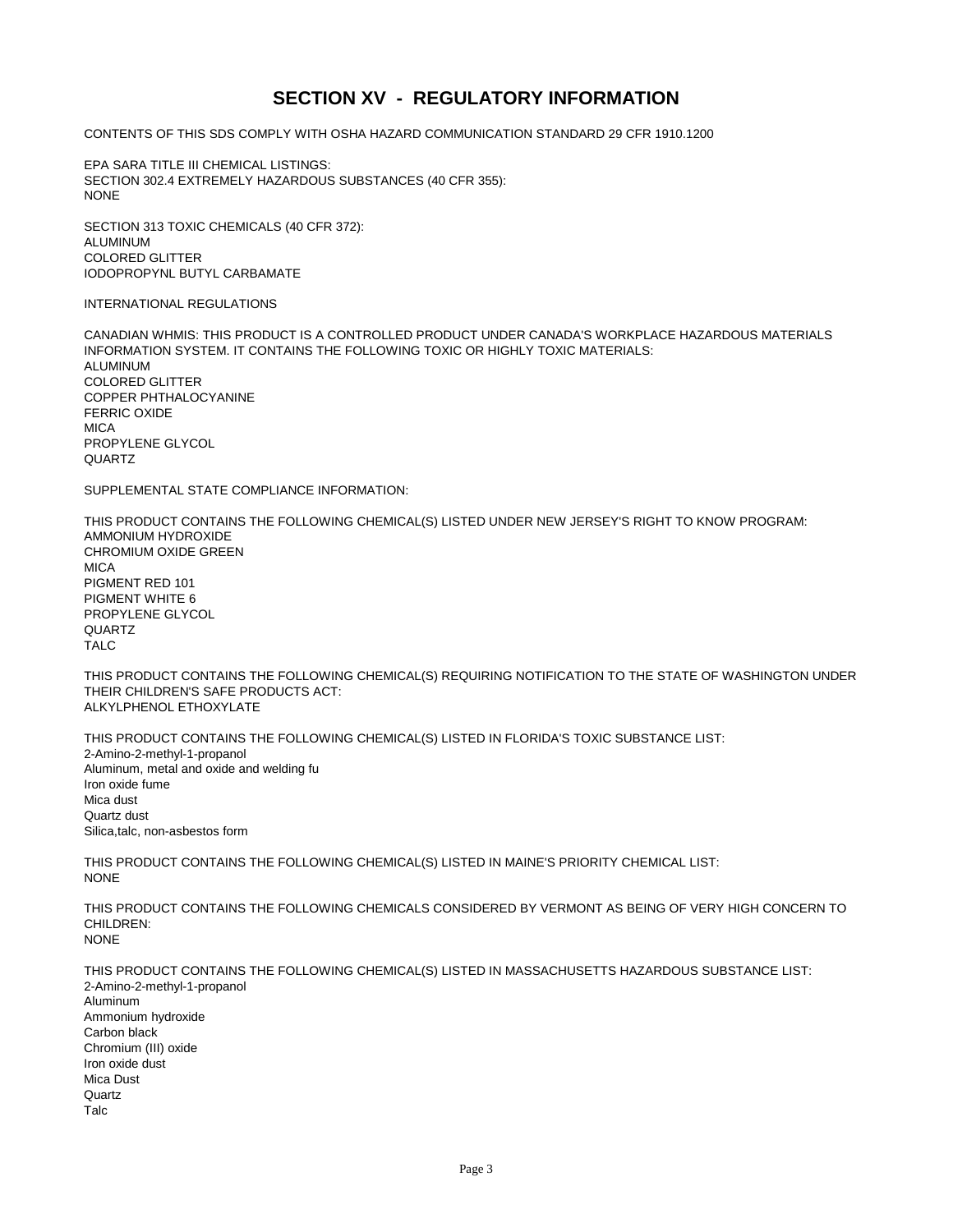#### Titanium dioxide

THIS PRODUCT CONTAINS THE FOLLOWING CHEMICAL(S) LISTED ON MICHIGAN'S CRITICAL MATERIALS REGISTER: NONE

THIS PRODUCT CONTAINS THE FOLLOWING CHEMICAL(S) LISTED ON MINNESOTA'S HAZARDOUS SUBSTANCES LIST: **Quartz** Aluminum pyro powders Carbon black Iron oxide fume (Fe2O3) as Fe Kaolin dust Limestone Propylene glycol Talc (Nonasbestiform, resp. and fibrous) Titanium dioxide

THIS PRODUCT CONTAINS THE FOLLOWING CHEMICAL(S) LISTED IN PENNSYLVANIA'S HAZARDOUS SUBSTANCES LIST:

1,2-Propanediol 1-Propanol, 2-amino-2-methyl-Aluminum Ammonium hydroxide Carbon black Iron oxide Kaolin Mica-group minerals **Quartz** Talc Titanium oxide

#### Under CPSC's consumer product regulations (16CFR1500.3 and 150014), this product has the following required acute and chronic hazard labeling:

#### **NONE**

# **SECTION XVI - OTHER INFORMATION**

Disclaimer: We believe the statements, technical information and recommendations contained herein are reliable, but they are given without warranty or guarantee of any kind. The information contained in this document applies to this specific material as supplied. It may not be valid for this material if it is used in combination with any other materials. It is the user's responsibility to satisfy oneself as to the suitability and completeness of this information for the user's own particular use.

#### **LAST REVISION DATE: 05/16/2017**

#### **Prepared by Duke OEM Toxicology**